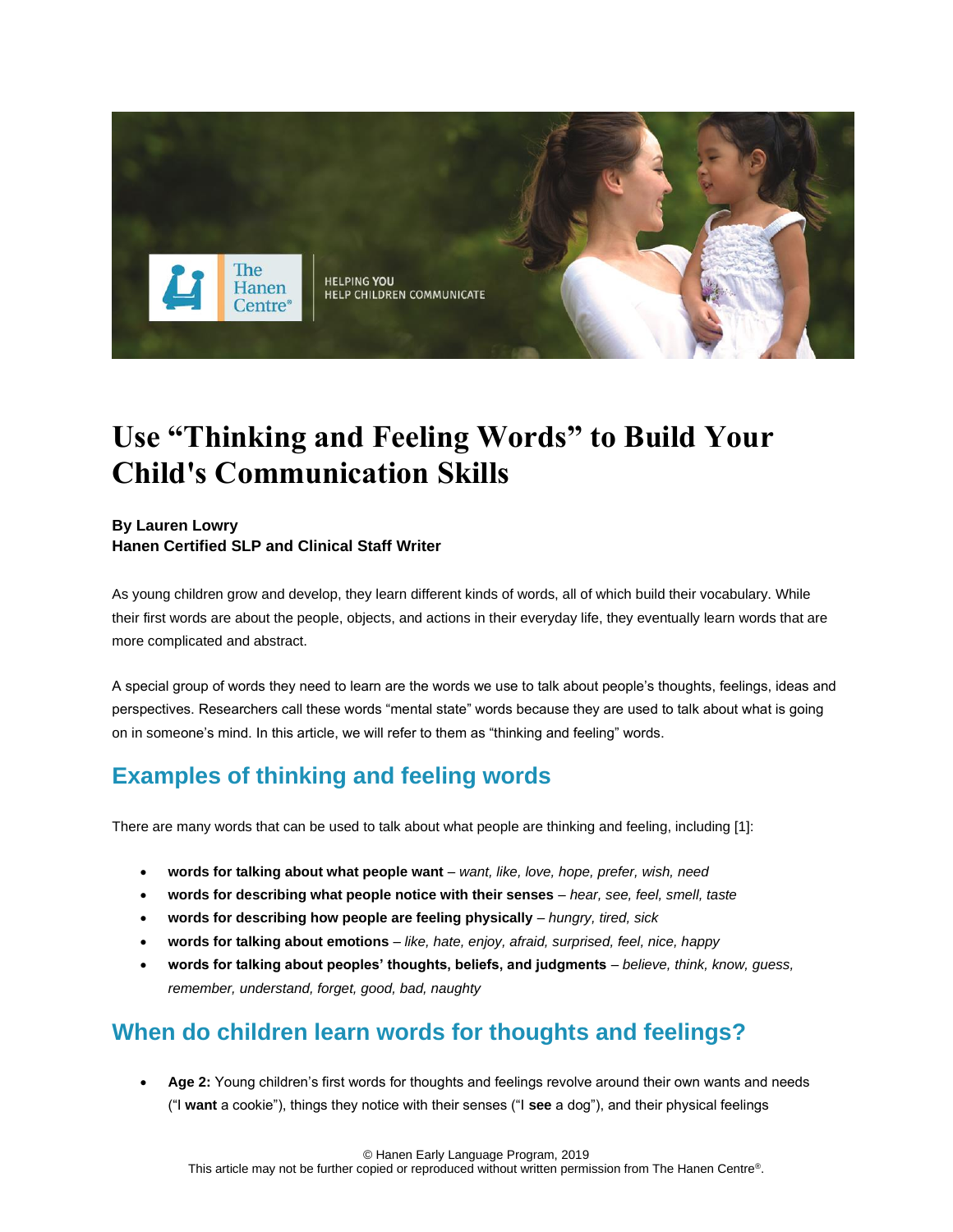("I'm **hungry**") [1,2]. Gradually, young children learn to talk about what's going on in other peoples' minds ("He's **sad**").

- **Age 3:** At this age, children start to use more complicated words like "think", "know", and "guess" [1, 3]. At this stage, children may use these words to keep the conversation going without truly understanding what the words mean. For example, they might say things like "I don't **know**", "I **think** so", or "**Know** what?" [4].
- **Ages 4 – 5:** Eventually, children start to understand subtle differences between these types of words. For example, they learn that the word "know" means that the speaker is certain about something, whereas the word "think" means that he or she is less certain [5]. It takes several years before children understand and use a wide variety of thinking and feeling words, even beyond age 8 [3].

### **Why are thinking and feeling words important?**

Being able to understand and use words for thoughts and feelings helps children [2,6]:

- **tune in to other people's thoughts and feelings** Children need to develop ["theory of mind"](http://www.hanen.org/Helpful-Info/Articles/Tuning-In-to-Others-How-Young-Children-Develop.aspx), which involves understanding that other people have thoughts and feelings that are different from our own. In order to develop this key skill for social interaction, children need to understand and use words that describe peoples' thoughts and feelings.
- **have conversations** When children can talk about their own thoughts and feelings and understand what might be going on in someone else's mind, conversations can last longer and have a deeper meaning.
- **understand stories**  Knowing words for thoughts and feelings helps children understand the language used to describe characters' actions and motivations in storybooks.
- **learn to** [self-regulate](http://www.hanen.org/Helpful-Info/Articles/Why-Self-regulation-Is-Important-for-Young-Childre.aspx) When children can express their thoughts and feelings in words, it helps them learn ways to manage their emotions, attention and behaviour when they experience challenges.
- **learn the language used at school**  Words for thinking and feeling are part of the "academic vocabulary" used by teachers and found in textbooks.

# **How to help children learn thinking and feeling words**

These words develop slowly and can be tricky for children because they describe things that can't be seen or touched. The good news is that studies have shown that children learn these types of words from their parents and teachers during everyday activities and conversation. When caregivers use more of these types of words, the children in their care use more of these words too [2].

There are some simple things you can do to help children learn thinking and feeling words:

Studies have shown that children learn "thinking and feeling words" from their parents and teachers during everyday activities and conversation.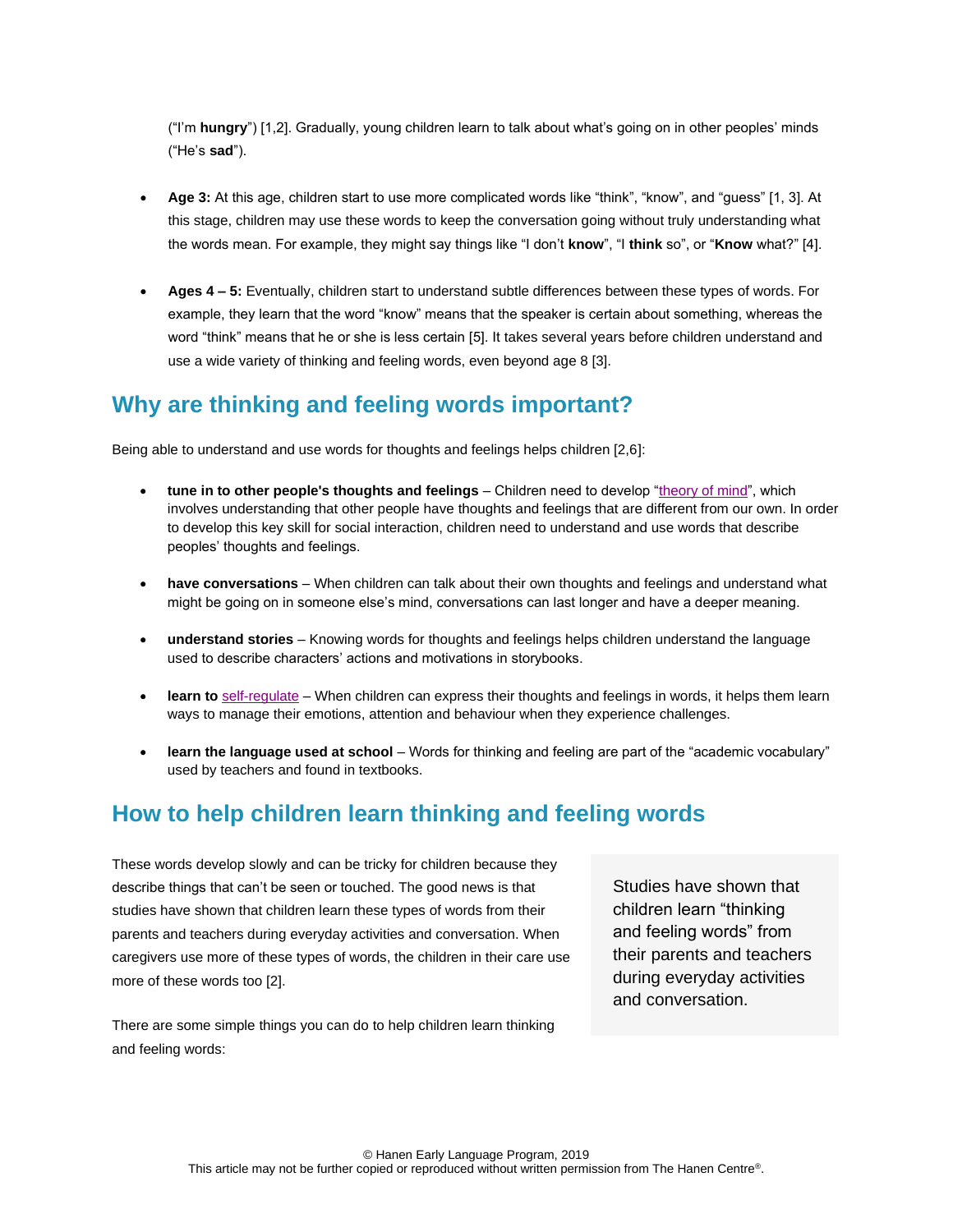# **Helping children learn thinking and feelings words**

- **Talk about your child's thoughts and feelings** Children's earliest words for thoughts and feelings are usually about things they want, what they are noticing with their senses, or things they are feeling physically. By paying close attention to your child, you can figure out what your child is thinking or feeling, and then put it into a short sentence like, "Oh, you want the red crayon", "Mmm…you like how that cookie tastes!" or "You're hot – let's take your sweater off".
- **Talk about your own thoughts and feelings** Once your child is using some language to talk about his own thoughts and feelings, try putting your thoughts and feelings into words as you have conversations with your child. For example, if your child says, "I like chocolate" while eating ice cream, you can share your own perspective ("Strawberry is my favourite.") This will help your child start to understand that different people have different thoughts and feelings, and that we can use words to talk about these differences.
- **Use books to talk about thoughts and feelings** Children's storybooks, especially those with pictures, offer many opportunities to talk about what people are thinking and feeling. Use the pictures to explain the characters' actions and words, and what they might be thinking or feeling. For example, you might say things like "She looks mad because she missed the bus", "He thinks the treasure is still in the treasure chest", or "I bet he feels sick after eating all of that pizza!" and an object while pointing, as if to say "Hey, look at that!" or "Did you see that?!")

It takes time for children to learn about thinking and feeling words. Some children have difficulty with this type of language, such as children with autism spectrum disorder (ASD). [TalkAbility™,](http://www.hanen.org/Guidebooks---DVDs/Parents/TalkAbility.aspx) our guidebook for parents of verbal children with ASD, includes many suggestions for helping children learn words for thoughts and feelings, as well as other language that helps them "tune in" to what other people might be thinking and feeling.



Find out more about "thinking and feeling words" and what techniques you can use to introduce your child to them with Hanen's [TalkAbility™ Guidebook](http://www.hanen.org/Guidebooks---DVDs/Parents/TalkAbility.aspx) for Parents.